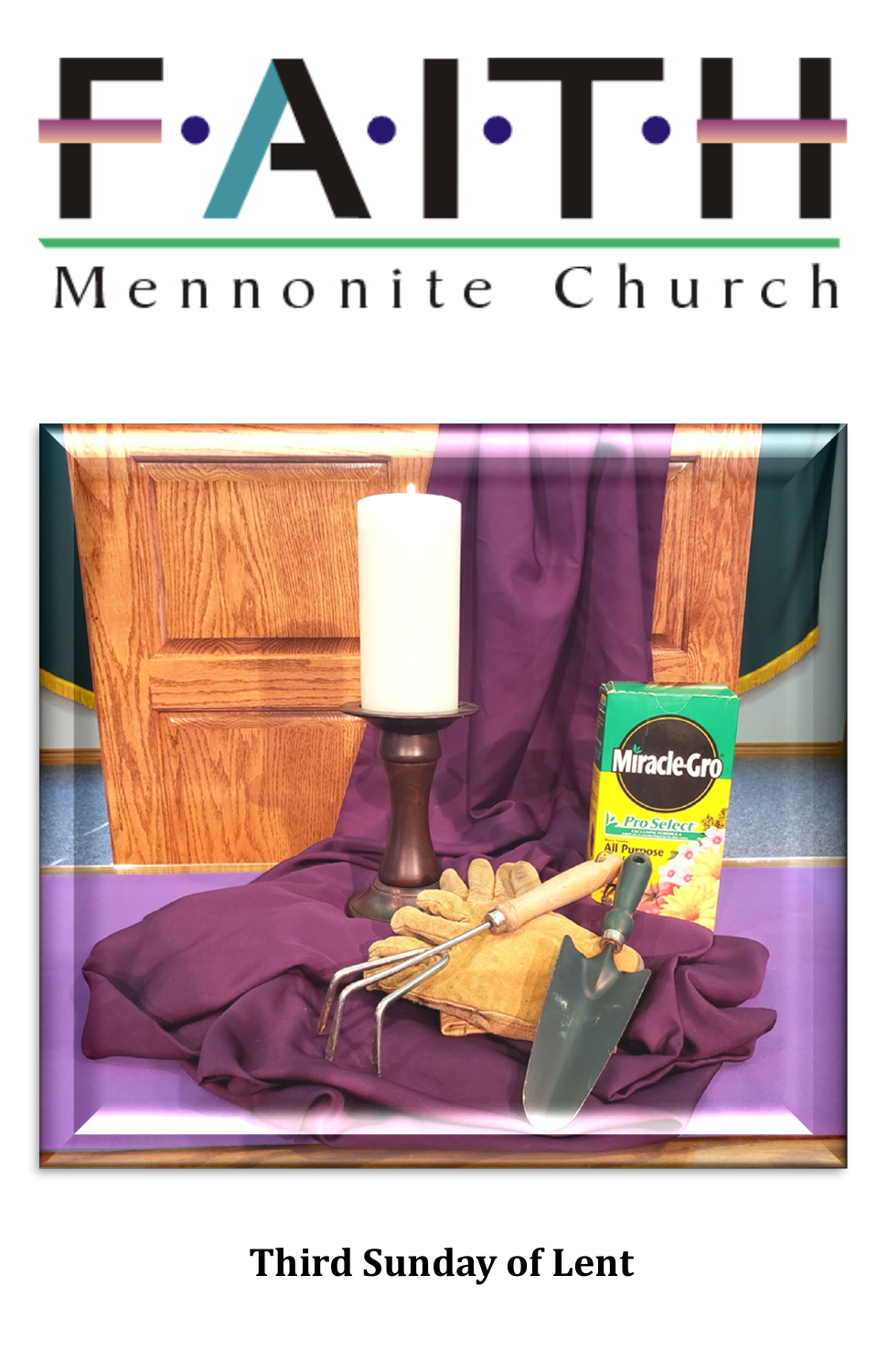# *From Earning to Receiving*

## Prelude

Welcome! Peace Prayer Call to Worship

Leader: Together we seek the way of God, **People: whose ways are not our ways, whose thoughts are beyond our thoughts.**

Leader: Today we accept God's invitation to the feast, **People: where there is water in the desert and delightful food to share.**

Leader: As we worship, we receive the abundant gifts of God People: without money and without price. *All: So let us praise God and sing for joy.*

Opening Prayer

*Seek Ye First* VT 417 *Come Away from Rush and Hurry* VT 9

Psalm 63: 1-8 Children's Time

Responsive Reading:

Leader: Your ways, O God, are higher than our ways. **People: Your thoughts are higher than our thoughts.** Leader: We seek God's ways.

*All: Lord, move us from feeling we must earn your love to receive and give your grace to ourselves and others.*

Lenten Prayer of Confession: (Isaiah 55 adapted) Leader: Holy One, we seek you while you may be found. **People: We call upon you while you are near.** Leader: Have mercy on us, O God, for our thoughts are not your thoughts and our ways are not your ways. **People: Forgive us for acting as if we must earn your love. Open us to receiving your love as a gift.**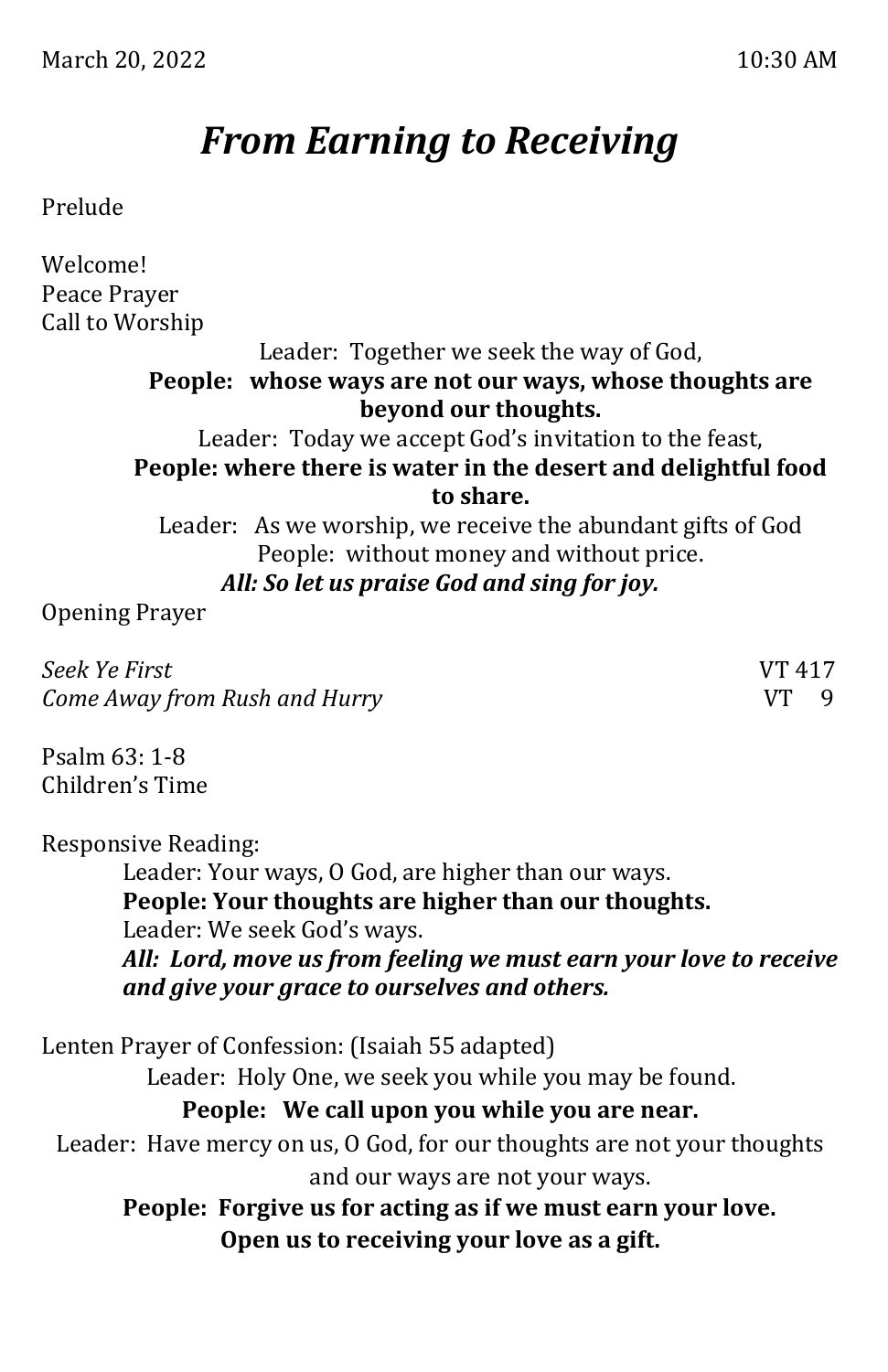## Leader: As we walk with Christ on this Lenten journey, let us see your way more clearly

### *All: and follow your way more faithfully.*

| Prayer for our Offerings    |                      |
|-----------------------------|----------------------|
| I Sought the Lord           | VT 161               |
| Luke 13:1-9                 |                      |
| Persistent!                 | Rev. Kristine Regehr |
| <b>Musical Reflection</b>   |                      |
| <b>Transition Moment</b>    |                      |
| Precious Lord, Take My Hand | VT 610               |
| <b>Blessing</b>             |                      |

VT = Voices Together STJ = Green Song Book STS = Purple Song Book CCLI License #: 2009481 ONE LICENSE #739073-A

\**This service is streamed live. There will be a pause while the stream is switched from the public to the unlisted (private) stream for our congregational sharing, prayer, and announcements.*  **If you are unable to stand please remain seated.**

#### **WORSHIP PARTICIPANTS**

Postlude\*

|                               | Sanctuary Prep Leslie Hadley           |
|-------------------------------|----------------------------------------|
|                               |                                        |
| Children's Time  Byron Ediger |                                        |
| Song Leader Jerry Friesen     |                                        |
| Accompanists Marlene Habegger | Ushers  Mike Doersken & Howard Allison |
|                               | Greeters Byron & Janet Ediger          |

**Reflection question:** How are you receiving God's gift of grace today? When do you have an opportunity to pass along God's grace by allowing others (and yourself) the time they need to grow and change?

**SOME OF YOU** are wondering…. What do the visuals mean? The worship visuals on the communion table are meant to help you become naturally subdued, understated, and quiet to evoke the desert experience for the season. This austerity is helpful to limit distractions and encourage focus.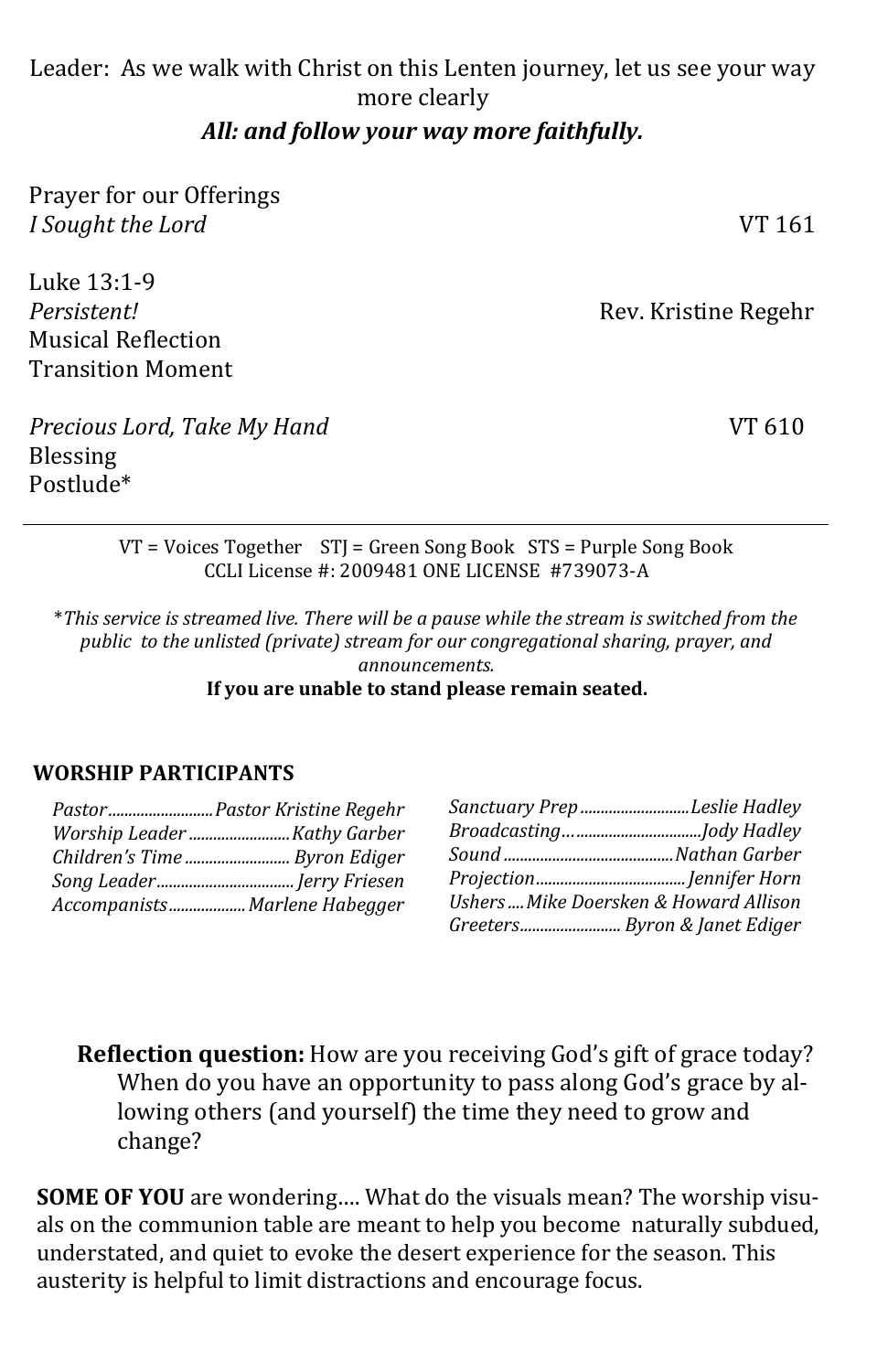| <b>Welcome</b> to Faith                                                                                       | <b>OUR MISSION STATEMENT</b>                                                                                  |
|---------------------------------------------------------------------------------------------------------------|---------------------------------------------------------------------------------------------------------------|
| Mennonite Church. We are glad you                                                                             | As followers of Jesus Christ, our                                                                             |
| are here.                                                                                                     | mission is to                                                                                                 |
| <b>Please</b> wear a mask during worship                                                                      | - Worship together as a community of                                                                          |
| and singing.                                                                                                  | faith,                                                                                                        |
| If you need a listening assistance                                                                            | - Invite everyone to share the gift of                                                                        |
| device or a large print bulletin,                                                                             | God's love,                                                                                                   |
| please ask an usher.                                                                                          | - Nurture each other in the faith,                                                                            |
| There are a few *quiet* craft items on<br>the back table of the sanctuary that<br>can be used during worship. | - Serve others in the spirit of Christ,<br>and<br>- Proclaim His way of peace, justice<br>and reconciliation. |

ı

# *FAITH FAMILY NEWS*

**BOARD OF ADMINISTRATION** is needing spring yard work done at church. The first thing that needs done is cutting all the dry ornamental grasses. Contact Mike Schmidt (316-648-2570).

**CONTINUE TO PRAY** for the family of Helen Wehry as they prepare for her memorial service on March 26 at 11:00. Her family will host a lunch for all after the service

**MY COINS COUNT**! The TIME is NOW! We are all invited to collect our coins (and bills) in our homes and then bring them to church from now until April 03. Remember each coin collected helps feed a person somewhere in the world. The Kansas Mennonite Relief Sale this year is April 8 & 9 at the Kansas State Fair Grounds in Hutchinson, Ks. See the total collected on the back side of the bulletin!!

**A LENT BIBLE STUDY GROUP :** "What is the Bible and How do we understand it?: By Dennis R. Edwards [Part of the Herald Press series The Jesus Way: Small Books of Radical Faith]. This study will be used during Lent and will meet on Wednesday evenings 7:00PM March 2 through April 13 here at Faith Mennonite Church.

**MAUNDY THURSDAY** service will be on April 14 at 6:30 PM. More details coming.

**I WILL BE** out of the office from March 21-28. I will be having ankle surgery on the 21st. When I am not in the office the first week, Kathryn Penner will be in the office 9AM-Noon. Shari Scheffler will be helping in the office as well. When I do come back I will be having shortened office hours. The days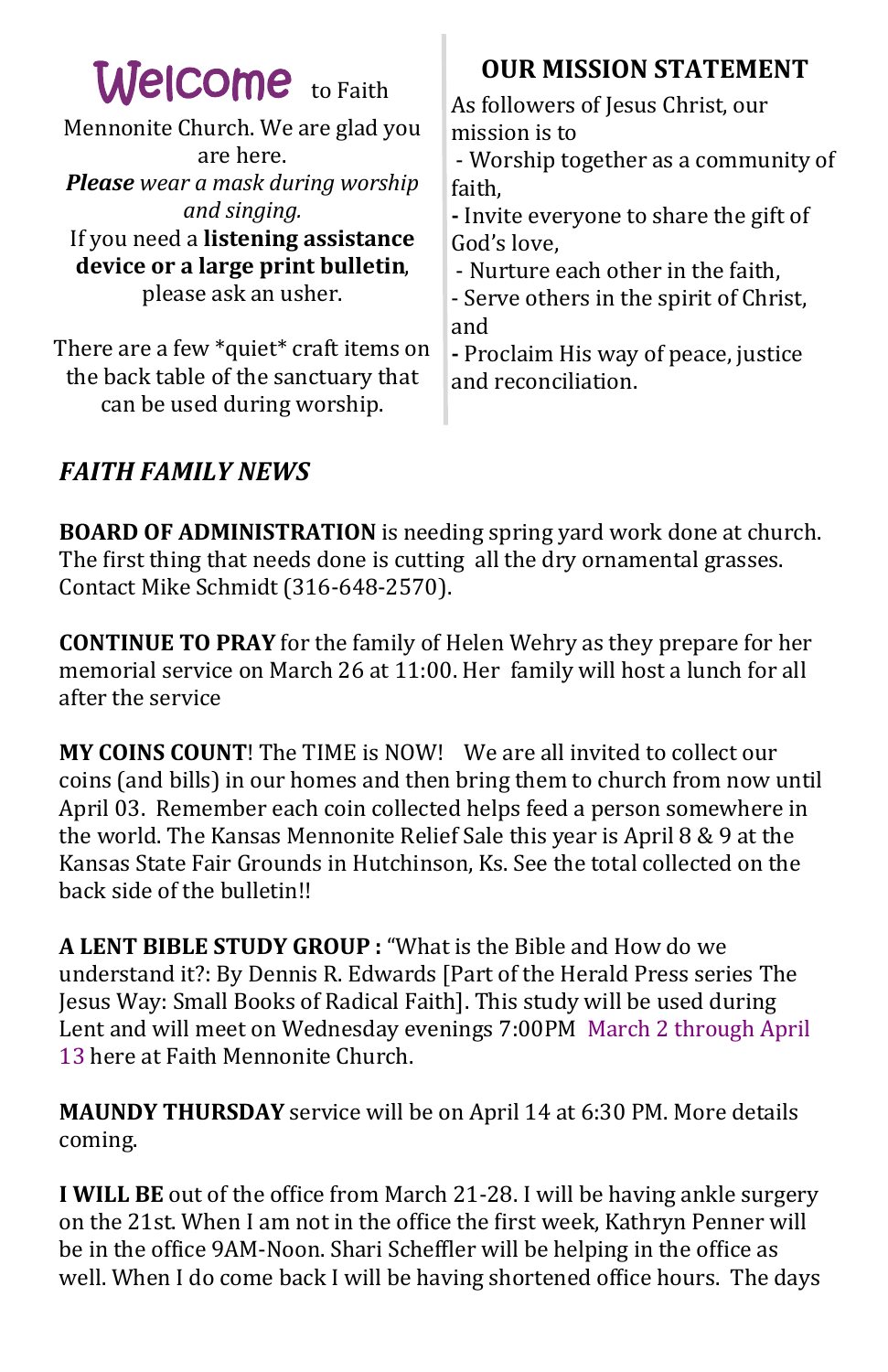# **IN OUR THOUGHTS AND PRAYERS**

Thank God for….

- The lowering infection rate of Covid, allowing us to gather more freely in person as a community of believers in our church.
- For the leadership in our church as we go through our time in transition and new beginnings
- Newton High School choir members and leaders who returned from Disney World safely.

We Pray for…

- Strengthening and support for those facing uncertain, unresolved, and chronic health issues and those recovering from surgery's.
- Our members in assisted living and health care: At Kidron Bethel: Vernon Pauls, John & Hulda Schrag, Bill & Maurine Regehr, Rosella Wiens Regier, Norman & Lorrayne

 Pankratz, Margaret Ward, Marvin Unruh At Schowalter Villa: Galen Rudiger

At Presbyterian Manor: Delores Goering

- Be especially with Norman & Lorrayne Pankratz as they adjust to their recent move into health care.
- Anna Lubbers as she continues her Mennonite Voluntary Service assignment, being shaped by many life changing challenges and opportunities.
- Junia and Doris Schmidt as Doris is experiencing weakness and slow recovery from effects of Covid.
- Comfort for those who have lost loved ones, and those experiencing loneliness and/or other difficult issues

Western District Conference…

• Pray for WDC congregational delegates planning to attend and in their preparation for the special session of MC USA assembly in May.

I will work from March 29– April 18 will be Tuesday –Thursday from 10AM– 2 PM. I would appreciate your prayers. —Kathy Garber

# *OTHER AREA ITEMS*

**BEL CANTO SINGERS HOME CONCERT:** *[Deep Peace](http://click.gotoextinguisher.com/click/ap3h-2icc9f-wl6gxq-7811x5s4/)* - March 22, 7 p.m., Hesston Mennonite Church Hesston College. The program is inspired by this year's theme verse at Hesston College, Ephesians 4:2-3, in which Paul calls Christians to lift each other up in community.

**SUNFLOWER PERFORMING ARTS PRESENTS:** [Kevin Vaughn, organ, and](http://click.gotoextinguisher.com/click/ap3h-2icc9f-wl6gxu-7811x5s8/)  [Stephen Lancaster, baritone](http://click.gotoextinguisher.com/click/ap3h-2icc9f-wl6gxu-7811x5s8/) - March 27, 3 p.m., Hesston Mennonite Church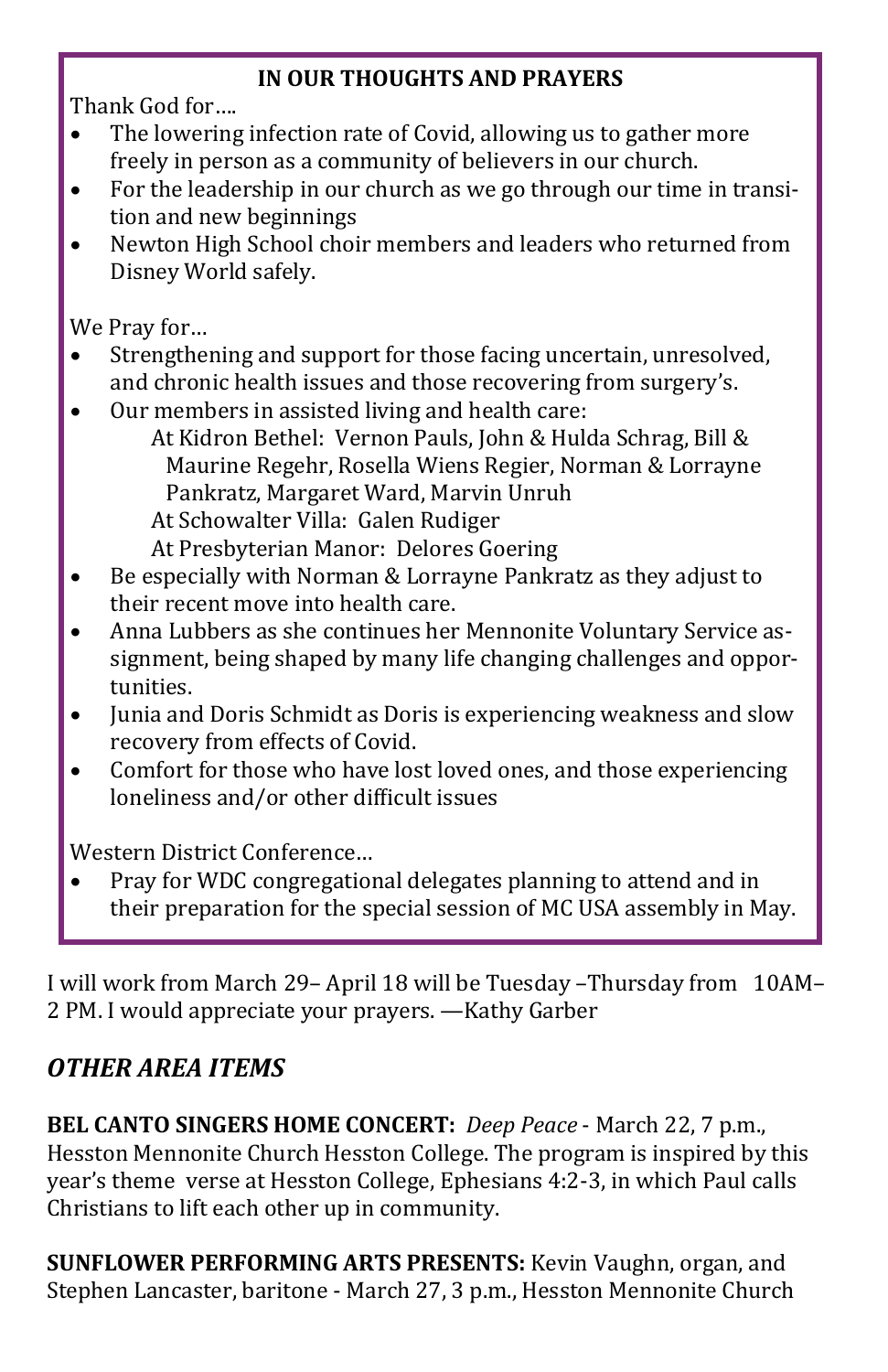In collaboration with the Andover Organ Series, enjoy a splendid musical performance that will include *Five Mystical Songs* by Ralph Vaughan Williams joined by Bel Canto Singers. Info at [sunflowerarts.org.](http://click.gotoextinguisher.com/click/ap3h-2icc9f-wl6gxv-7811x5s9/)

**BOHNE BERROGIE** bake day for the MCC sale will be on April 2 at Moundridge High. Volunteers are needed to fill the berrogie. Shifts are at 6:45 and 9:00. Please wear a head covering. If you would like to volunteer, please contact Marla Gillmore at 620-921-0428 or at [bmg@lrmutual.com.](mailto:bmg@lrmutual.com) Let's make this happen for MCC.

**WDC VOLUNTEER OPPORTUNITY** - North Newton and local residents - As springtime approaches, the WDC office is in search of a volunteer to plant and take care of the flower pots in front of our building this year. If you would be interested, email [wdc@mennowdc.org](mailto:wdc@mennowdc.org) or call 316-283-6300 to fill this role. Thanks!

**GIVE THANKS** for the work of the WDC Immigration Task Force, as they connect and equip congregations that are offering hospitality and advocating for immigrants, refugees and asylum seekers.

**CENTRAL KANSAS MASTER CHORALE** presents: Franz Joseph Haydn's Kleine Orgelmesse (Little Organ Mass). April 03, 2022 at 2 PM. This will be at Trinity Lutheran Church 119 N. Elm St., McPherson, KS. Featuring Donna Hetrick, organ; Ken Rodgers, piano; Joel Garber, conductor. Admission is Free.

**MCC IS SEEKING HOST FAMILIES** in Newton and Wichita Would you be interested in learning from and sharing a cultural experience with a young person from another part of the world? Do you know someone in Newton or Wichita who might be a great fit? MCC is expecting 3 international service workers to join our communities beginning in August of 2022. Host families are needed to provide a private bedroom, within their home, and serve as a bridge to church, community, activities and places of interest. A monthly stipend of \$350 is available for the host family to assist with the basics of food, toiletries and household expenses. If you are interested and would like more information about being a host, please contact Abby Endashaw at [abbyendashaw@mcc.org](mailto:abbyendashaw@mcc.org) or (720) 500 – 3413.

**MCC RESPONSE IN UKRAINE:** MCC continues to be in communication with our program partners, many of whom have reduced capacity because of the conflict. Currently, partners are responding in some regions as they are able with supplies they can secure. This includes distributing food, blankets, medications and fuel as well as other emergency supplies. The changing situations in the various cities and regions in Ukraine where there is conflict makes this work difficult and at times dangerous. MCC will continue to determine how it can support short-term needs. However, MCC's strength continues to be mid and long-term disaster response and we are working to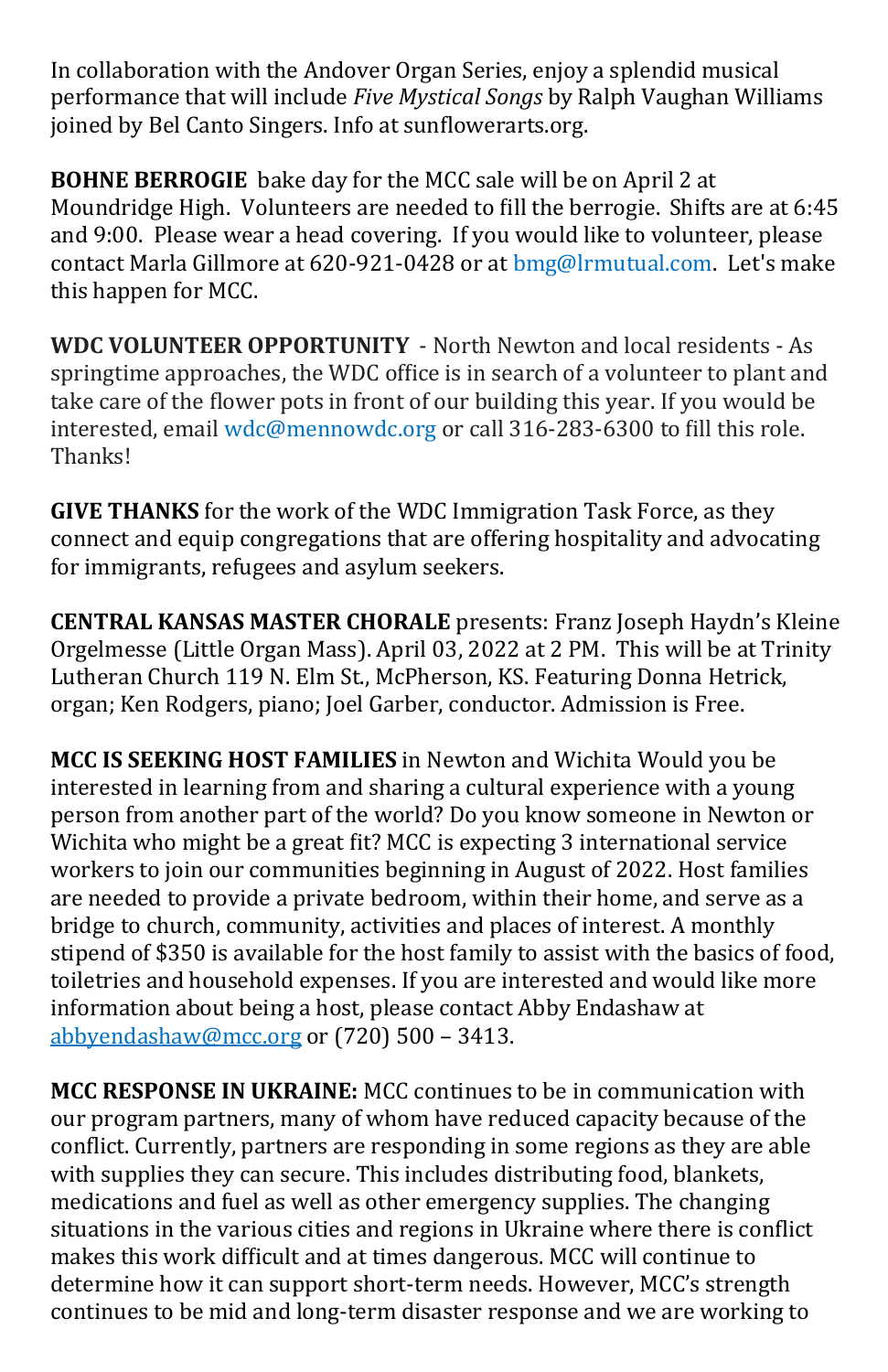formulate these plans for Ukraine. MCC has been working in Ukraine for 100 years and we will continue to serve in Ukraine long after the crisis disappears from the news cycle. Donate today to support these efforts at [mcc.org/ukraine](https://donate.mcc.org/cause/ukraine-emergency-response)

**THE OFFICE OF INTERNATIONAL ADMISSIONS** Hesston College is looking for host families for the 2022-23 school year. We will need homes that can house one or more students during our Fall or Spring breaks, and possibly during Thanksgiving and Christmas. If you are interested, please contact Gretchen Gier and she will further discuss possibilities with you. This will be a wonderful opportunity to meet young people from around the globe. [gretchen.gier@hesston.edu](mailto:gretchen.gier@hesston.edu)

**TODAY** (Sun., March 20) – Bethel College's Staley Lecture Series presents Karen González, 7 p.m., Administration Building chapel. González is the author of *The God Who Sees: Immigrants, the Bible and the Journey to Belong* (Herald Press, 2019). She will also speak in Bethel College's convocation on Mon., March 21, 11 a.m., Memorial Hall.

**NOW IN THE REGIER GALLERY** in Luyken Fine Arts Center at Bethel College, Susan and David Harmon, "Painterly Aesthetics: An Expressive Duet," through April 7. Gallery hours: 9 a.m.-4 p.m., Mon.-Fri.

**FRIDAY—SUNDAY** March 25-27 – Spring musical at Bethel College, *Bright Star* by Steve Martin and Edie Brickell, Krehbiel Auditorium in Luyken Fine Arts Center. Friday\*\* and Saturday, 7:30 p.m., Sunday matinee at 2 p.m. Tickets at Thresher Shop in Schultz Student Center, weekdays 8 a.m.-5 p.m. (316-284- 5205 for credit card orders), online at [https://www.bethelks.edu/fine](https://www.bethelks.edu/fine-arts)-arts, or at the door, subject to availability. \*\*The Friday night performance will be signed for the Deaf and hearing impaired. *Adult language and themes – not intended for* 

> **CHILDREN/YOUTH Pre-K — 4th Grade:**

LL Room 103

**Junior High (5th—8th Grade)** LL Room 105

**High School**  LL FYG Hall

*young audiences.* 

#### **SAVE THE DATE:**

Tues., April 5, guest artist Aaron Linscheid, trumpet, with Bethel College jazz ensembles.



PROCLAIM • SERVE! **Grow your faith by leaps and bound** 

**ADULTS**

**Cornerstone:**  Fellowship Hall

> **Open Class:** LL Open Area

**Meet in the Sanctuary at 9:00 AM on Sunday's, then to classrooms at 9:15-10:10 AM**